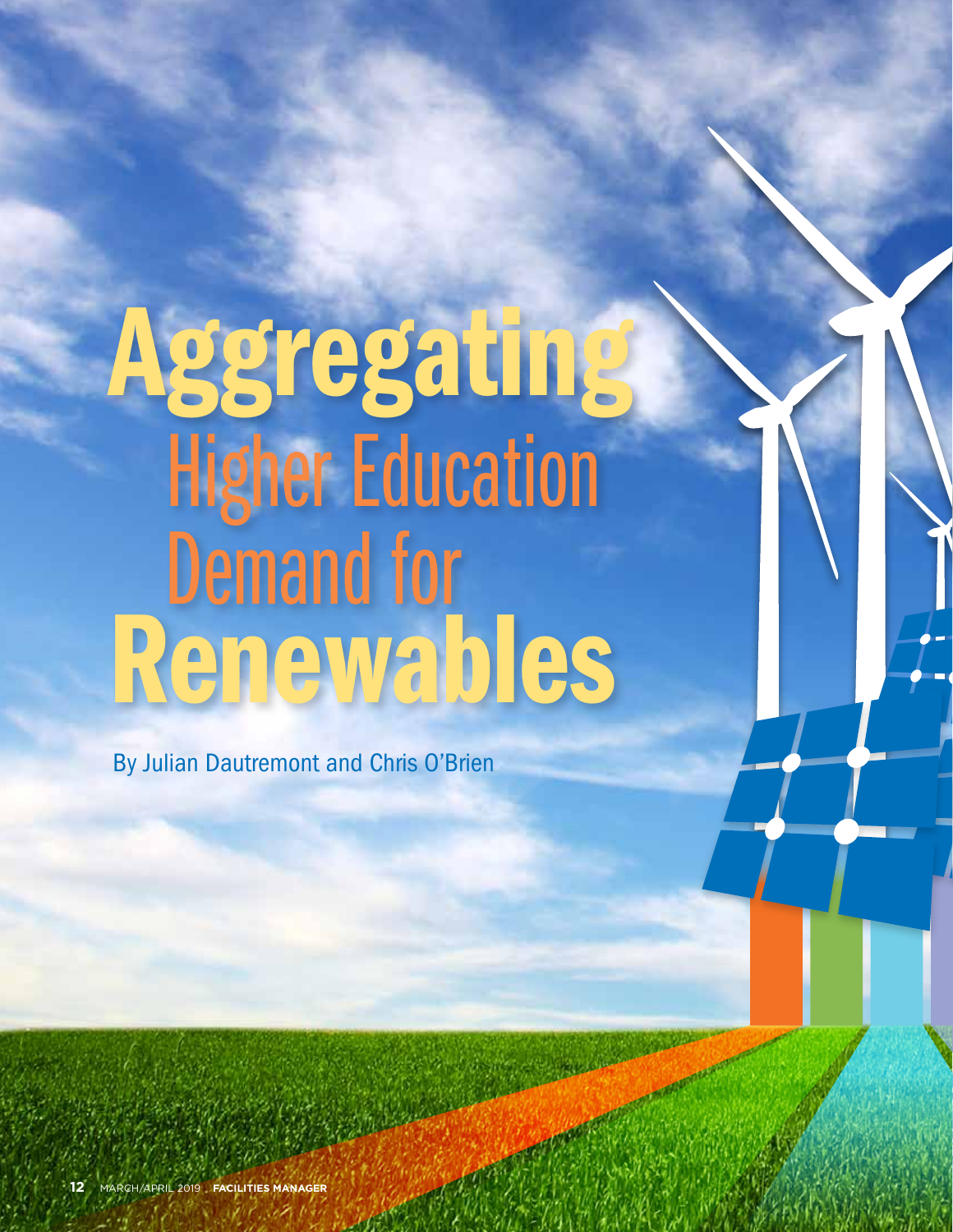ohorts of colleges and universities are aggregating energy loads to achieve economies of scale when sourcing renewable energy. This article highlights the benefits of this agregated approach by examining several completed ohorts of colleges and universities are aggregating energy loads to achieve economies of scale when sourcing renewable energy. This article highlights the benefits of this aggregated approach by examining several completed group purchases as well as some in progress, such as a 100,000-MWh effort in Pennsylvania. It also describes best pracments (PPAs).

#### **INTRODUCTION**

Campuses are increasingly looking to renewable energy as the most financially attractive strategy for achieving dramatic reductions in greenhouse gas (GHG) emissions while reducing long-term energy costs and minimizing energy price risk.

A number of campuses have already taken steps to source renewable energy. In fact, as reported in *Assessing the Higher Education Sector's Use of Renewable Energy*, more than 240 are already using some amount of renewable energy. However, according to *The State of Sustainability in Higher Education 2016: The Life Cycle of Higher Education Facilities*, average annual campus GHG reductions have not been commensurate with many of the carbon-neutrality target dates compiled in the report. Unless campuses take more dramatic actions, they may be at risk of missing GHG reduction goals.

Since 2009, there has been steady growth in renewable energy adoption by institutions of higher education. Many schools purchase "unbundled" renewable energy certificates (RECs). As the costs of solar and wind energy have dropped, many campuses are now sourcing renewable energy via power purchase agreements (PPAs) from onsite solar arrays as well as from offsite, utility-scale solar and wind farms.

Onsite solar is an attractive strategy because it can be highly visible to campus stakeholders and because it is "behind-the-meter," which means it can displace more of the delivered cost of electricity. However, it is constrained by the size of the sites on a campus available to host arrays, therefore typically only providing a small portion of campus electricity usage. Given the approaching carbon neutrality target dates, onsite solar is unlikely to provide the scale needed by many campuses to reach their GHG targets on time.

Offsite wind and solar projects are much larger and are therefore capable of providing up to 100 percent of a campus's electricity usage—achieving dramatically larger GHG reductions and far more significant financial benefits.

Both options can be conducive to a consortium-style approach in which two or more entities aggregate their efforts in order to capture economies of scale. Higher education is particularly well suited to aggregation strategies, as evidenced by the growing number of cohorts emerging to achieve scale through renewable energy buyer groups.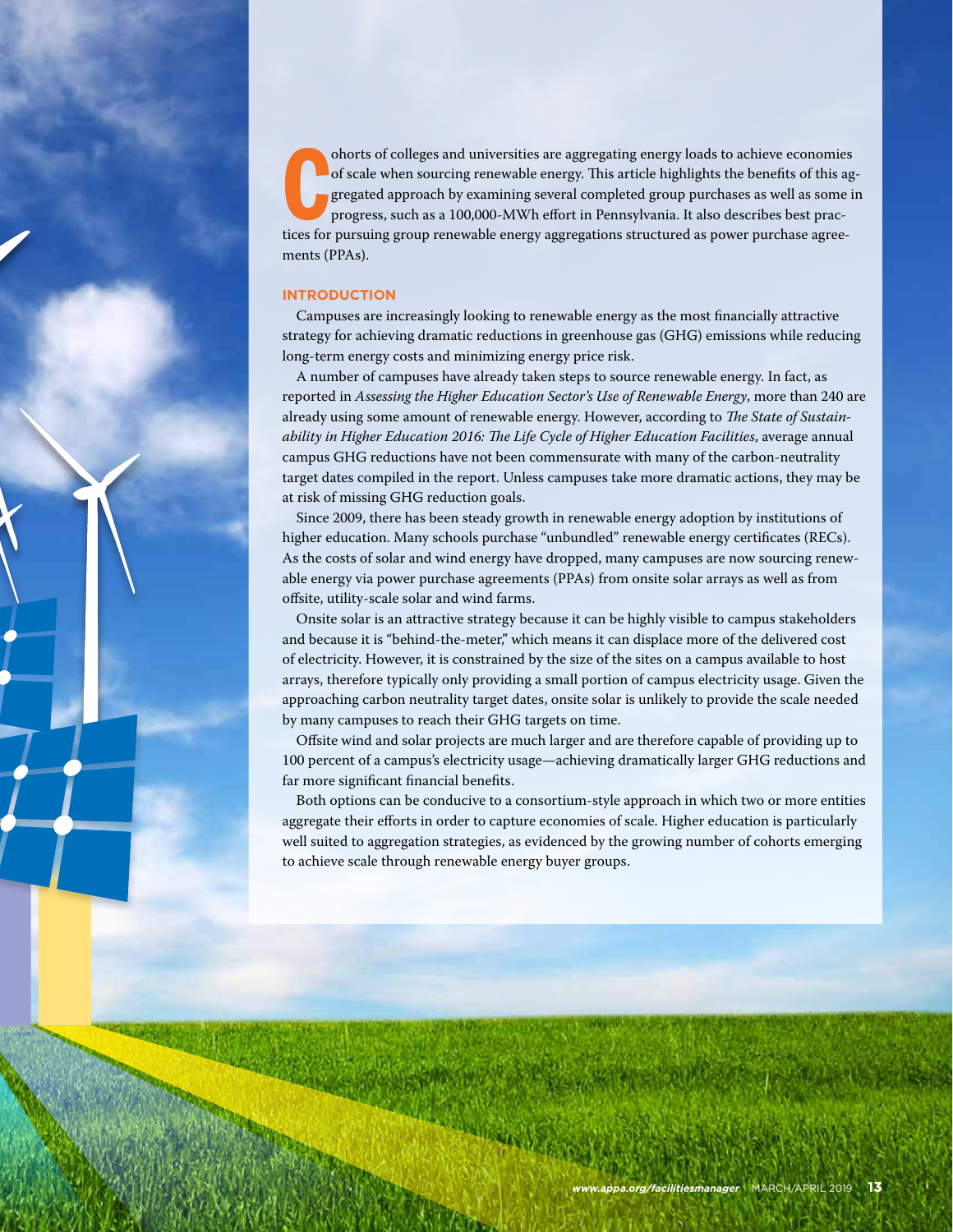#### **BENEFITS OF AGGREGATION: CREATING AN ENERGY COHORT**

There are several benefits to aggregating campus energy load for the renewable energy market, including:

#### *Reducing soft costs through peer-learning cohorts*

Most campuses have yet to adopt a comprehensive renewable energy strategy or, at least, have yet to execute a large onsite or offsite renewable energy PPA. One of the main benefits of participating in a renewable energy consortium is to climb the learning curve with a group of peers—or, perhaps, lead your peers on that journey. *Soft costs can account for as much as two-thirds of the cost of an institutional renewable energy deal.* Undertaking the learning process as a group can help cut those costs for developers by reducing the effort needed to acquire customers, which gets passed along to the institution in the form of lower PPA prices.

#### *Gaining momentum*

Renewable energy developers are attracted to colleges and universities because of their status as "forever" institutions. Stability and longevity tend to go hand-in-hand with strong credit ratings, which helps keep the cost of capital down for developers. But institutions that expect to be around forever (or close to it) also tend to take slow, methodical steps into unfamiliar territory. Thus, it can be challenging to gain traction on large-scale renewable energy efforts. The shared accountability that comes from working with peers can be a good way of keeping things moving forward.

#### *Achieving scale*

The average wind-project size in the United States is now over 200 MW. Utility-scale solar projects are smaller, on average, but many are still too large for one campus. Some projects will accommodate smaller PPA contract sizes, but many will not. This means that many (probably the vast majority) of campuses will be restricted in the number of projects willing to seek their business, simply because there is a mismatch between the amount of electricity used by the campus and the amount produced by the project. Going to the market as a group can attract more competition and therefore more attractive bids.

Higher education is especially suited to aggregation, for several reasons:

#### *1. Size matching*

A rooftop solar array can sometimes produce all the power a single home needs in a year, and utilities can purchase all the output from a single large wind or solar farm. But most colleges occupy a midsize energy-usage segment in the market, falling somewhere between residential and utility-scale. This means that solar arrays located on campuses are unlikely to produce as much electricity as a campus uses—often just a small percentage of the total annual usage. But wind and solar projects that produce hundreds of thousands of megawatt hours of electricity per year are much too big for most campuses. Thus, combining electricity loads from two or more campuses helps achieve a scale that is more attractive to renewable energy project developers.

#### *2. History of collaboration*

While each college and university has its own independent financial responsibilities that require it to compete in the marketplace for students, faculty, and staff, higher education institutions also have a long history of collaborating with institutions that might otherwise be viewed as competitors.

#### *3. Town–gown relations*

**START OF BUILDING** 

Some local governments are adopting climate plans or renewable energy targets. Colleges and universities often represent a large constituency to local governments, which can provide opportunities as well as responsibilities. It is possible that an aggregated renewable energy procurement can align with, and contribute to, a local or state government renewable energy goal, providing a positive opportunity for town*–*gown relationships.

#### **CHALLENGES AND SOLUTIONS: LOCKING ARMS OR HOLDING HANDS?**

The benefits of a renewable energy aggregation strategy must be weighed against the challenges of such an approach. Inherently, joining a group can raise questions regarding the independence of each member. This section highlights two sources of tension that institutions may face in aggregating their demand with others and suggests an approach to manage these tensions that can be summarized as "holding hands, not locking arms."

#### *Tension: Coordinating Schedules*

*Solution:* To the extent feasible, identify key decision-making points in the process and schedule them in advance. Individual

> participants may be better able to keep their internal processes moving forward if there is a clear group deadline. Consider who will need to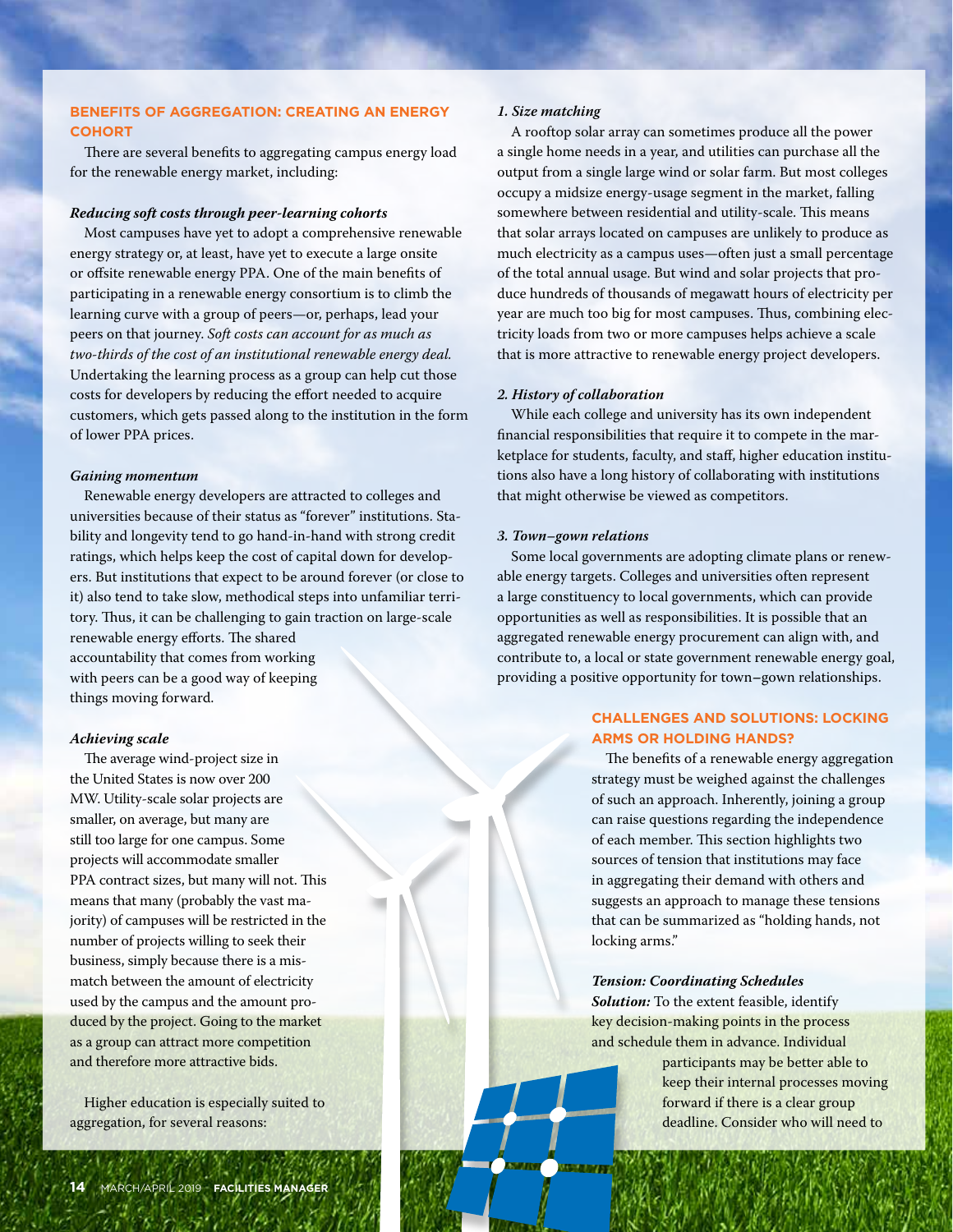sign off on each important milestone and schedule time with them as far in advance as possible. It is easier to cancel a meeting than to get one scheduled with a senior decision-maker at the last minute.

#### *Tension: Agreeing on Project Criteria*

*Solution:* Discuss project criteria early in the process. Criteria can affect financial benefits, risks, and sustainability impacts. Think about criteria in terms of requirements versus "nice-tohaves." Establish clarity about the minimum requirements for success, as compared to what might be a shoot-for-the-stars scenario. Identify any "deal-breaker" criteria that are unlikely to change regardless of other mitigating factors. Otherwise, taking a "consider-all-options" approach until a more complete picture emerges may be helpful.

#### **CRITERIA FOR CONSIDERATION:**

*• Financial benefits*—will the project economics mitigate risk associated with energy-price volatility, improve budget certainty, and reduce costs?

- *• Location*—are you looking for a solution that is on campus (i.e., "behind the meter"), or will you consider solutions that are nearby, in-state, within your regional market, or beyond your regional market?
- *• Environmental attributes*—will you require RECs from the project, or are national RECs sufficient?
- *• Academic integration*—does the solution need to include any teaching or research components?
- *• Contract term*—how long do you want to contract for renewables?

Different participants may have different requirements. For example, some projects may allow one buyer, or "offtaker" as they are called, to retain RECs from the project, while another offtaker allows the project owner to retain the project RECs. The number of years in the contract term may also be flexible, with one participant contracting for 12 years and another for 15 years, for example.

Keep in mind that one of the benefits of aggregation is minimizing soft costs by working as a group. Thus, the more the

### **22nd ANNUAL ELEVATOR U CONFERENCE**

University of North Carolina at Charlotte







Hilton Charlotte University Place **Educational Sessions At The:**

- Online registration now available
- The trade association for university facilities professionals and elevator shop personnel
- Membership is affordable
- Network with your peers. Learn from those who have been there and done that.



- Hear from experts on common issues and get solutions that work on issues from Maintainability, Specifications and Procurement
- Golf outing and networking events
- Elevator trade show designed for universities One-on-one time with elevator industry vendors
- Silent Auction Proceeds Donated to EESF

#### **HOST HOTEL:**

Hilton Charlotte University Place 8629 JM Keynes Drive Charlotte, NC 28262

**FOR MORE INFORMATION VISIT WWW.ELEVATORU.ORG**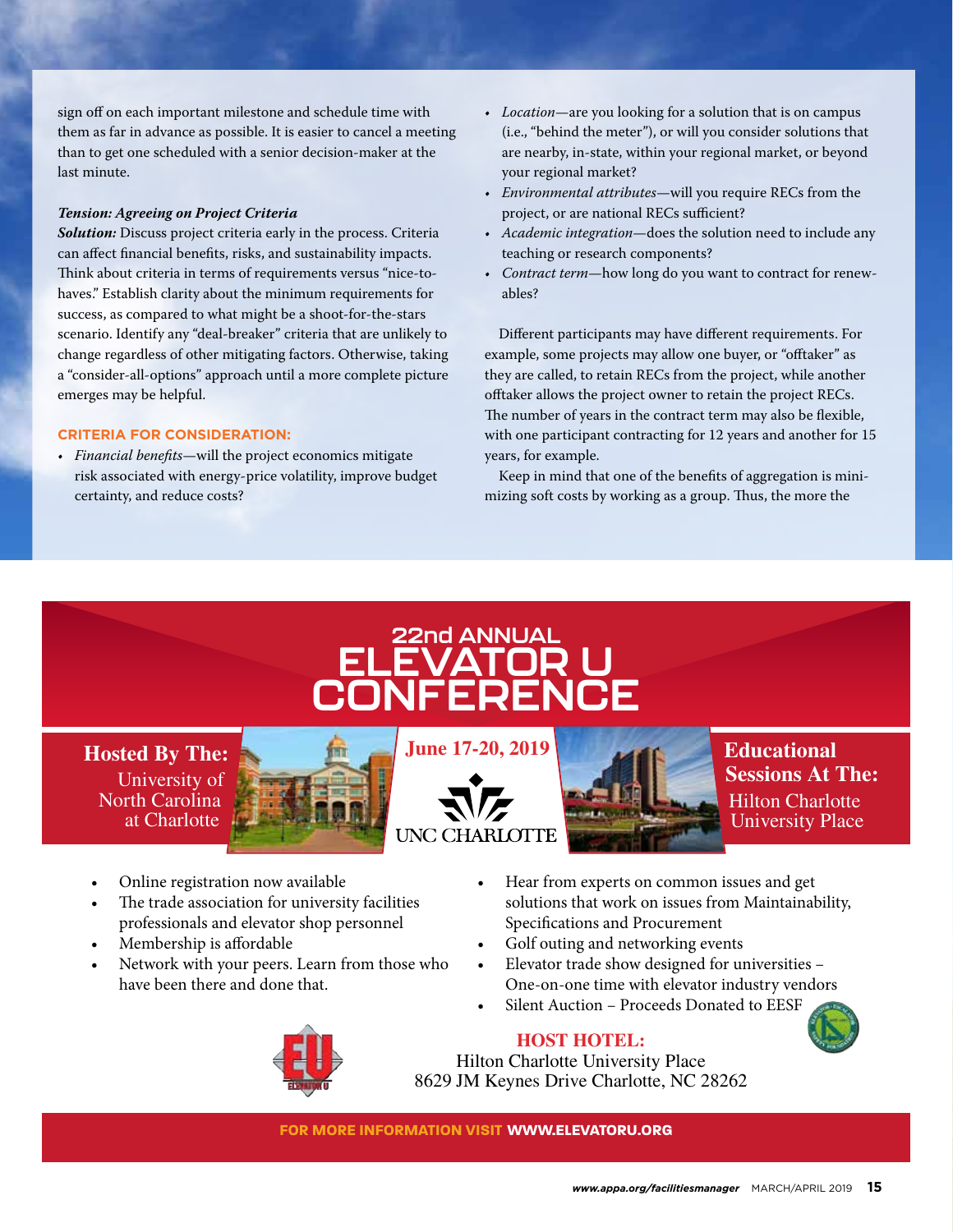group agrees on similar requirements, the more efficient the process is likely to be. But, in the end, if participants are holding hands rather than locking arms, then each will have the flexibility to make independent decisions about many of the criteria.

#### **AGGREGATE EXAMPLES**

#### *Capital Partners Solar Project, 2016*

American University (AU) and George Washington University (GWU) in the District of Columbia, banded together to seek renewable sources for at least 50 percent of the electricity used by each campus. The GWU Hospital (a separate buying entity from the university itself) also joined the effort. The group worked with CustomerFirst Renewables (CFR) to pioneer a demandside aggregation procurement process to competitively solicit and sign PPAs from a utility-scale renewable energy project. In the end, the three members (AU, GWU, and the GWU Hospital) sourced 53 MW of solar from one developer under similar terms. The project has been operational since early 2016 and has provided an opportunity to optimize GW's energy procurement strategy, leading to strong cost savings.

#### *Massachusetts Institute of Technology, 2017*

The Massachusetts Institute of Technology (MIT), Boston Medical Center (BMC), and Post Office Square procured and contracted electricity from a 60-MW solar project. By aggregating the three organizations' demand, each could benefit from the economies of scale inherent in contracting for a larger renewable project, while working as a group ensured that any issues arising during the engagement were problem-solved together, providing an additional reassurance mechanism for a new and unfamiliar business decision and sustaining momentum throughout the engagement. The result was the largest demandside aggregation across multiple industries in the United States at that time. The project is currently producing energy in line with initial estimates and providing strong environmental and risk mitigation benefits to MIT, BMC, and Post Office Square.

#### *Emerging Aggregation, 2019*

A leading university has organized a group of three (possibly four at the time of publication) colleges and universities in Pennsylvania to seek at least 100,000 MWh of electricity from renewable sources. The cohort is working to align their stakeholders around common goals and project criteria, and expects to have gone to the market seeking renewable energy solutions by the time this article is in print. This group has already helped inspire additional emerging aggregations in Pennsylvania.

#### **CONCLUSIONS**

According to data reported in *Assessing the Higher Education Sector's Use of Renewable Energy*, the higher education sector

is adopting renewable energy at a steady growth rate. Indeed, hundreds of campuses are now buying renewable energy, but most are either buying "unbundled RECs," which incur an added cost, or they are sourcing onsite solar, which is a step in the right direction but lacks the scale needed to make significant financial and environmental impacts.

In short, the renewable energy adoption rate in higher education may be too slow to meet the sector's voluntary GHG reduction goals. Ramping up renewable energy sourcing through large-scale, offsite PPAs may be among the most financially viable ways to meet the goals on time. But large, offsite deals are complex and can be time-consuming.

In this light, renewable energy buying consortia that aggregate campus load and create "learning and doing" cohorts may be the pivotal strategy that enables hundreds of colleges and universities to meet their climate goals under financially attractive conditions.  $\circled{?}$ 

Julian Dautremont is director of programs at the Association for the Advancement of Sustainability in Higher Education (AASHE) and can be reached at *julian@aashe.org*. Chris O'Brien is director, business development, for CustomerFirst Renewables and can be reached at *cobrien@customerfirstrenewables.com*. This article, their first for *Facilities Manager*, was adapted and updated from the 2018 AASHE document, *Aggregating Higher Education Demand for Renewables: A Primer*.